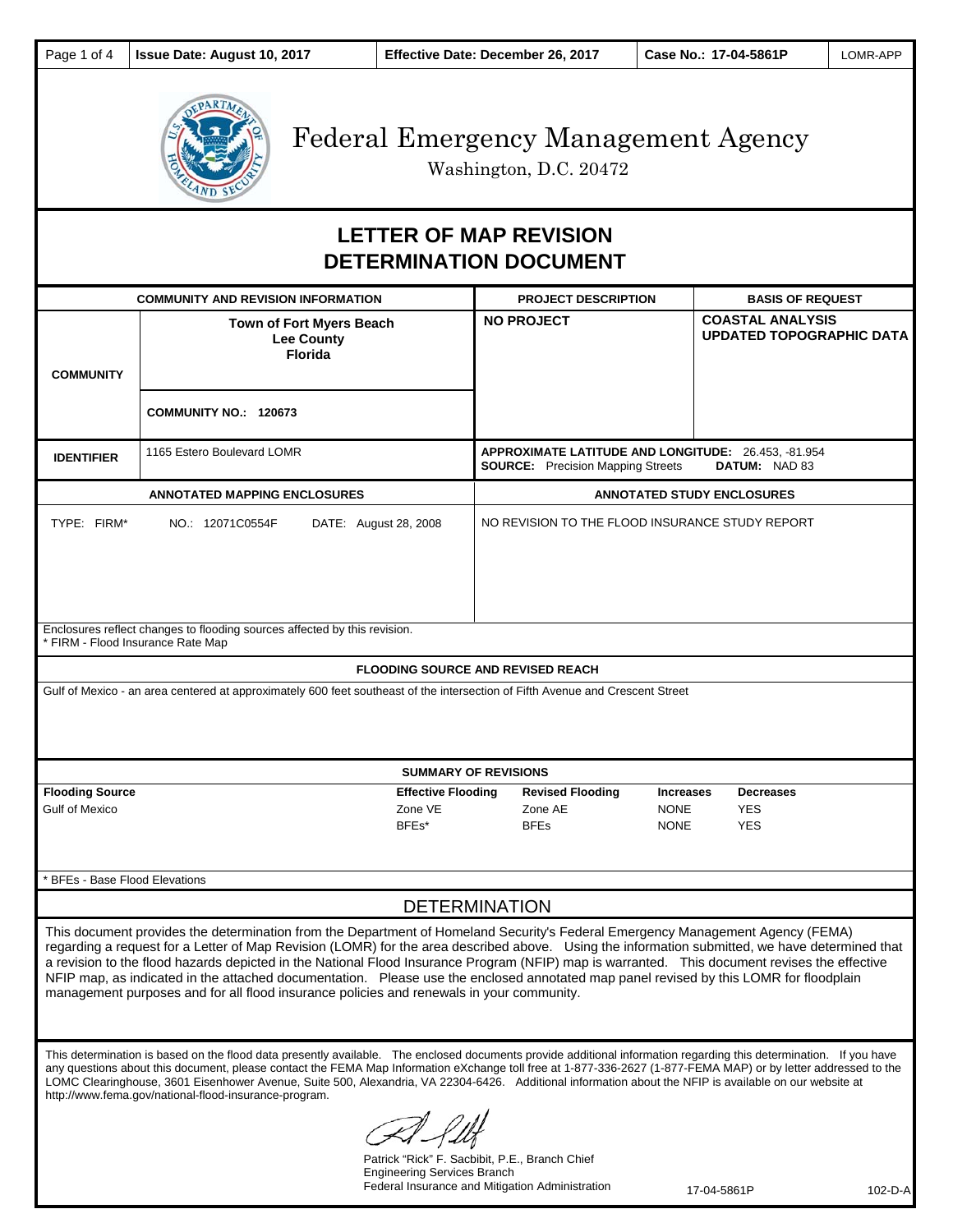

Washington, D.C. 20472

## **LETTER OF MAP REVISION DETERMINATION DOCUMENT (CONTINUED)**

### **COMMUNITY INFORMATION**

#### **APPLICABLE NFIP REGULATIONS/COMMUNITY OBLIGATION**

We have made this determination pursuant to Section 206 of the Flood Disaster Protection Act of 1973 (P.L. 93-234) and in accordance with the National Flood Insurance Act of 1968, as amended (Title XIII of the Housing and Urban Development Act of 1968, P.L. 90-448), 42 U.S.C. 4001-4128, and 44 CFR Part 65. Pursuant to Section 1361 of the National Flood Insurance Act of 1968, as amended, communities participating in the NFIP are required to adopt and enforce floodplain management regulations that meet or exceed NFIP criteria. These criteria, including adoption of the FIS report and FIRM, and the modifications made by this LOMR, are the minimum requirements for continued NFIP participation and do not supersede more stringent State/Commonwealth or local requirements to which the regulations apply.

#### **COMMUNITY REMINDERS**

We based this determination on the 1-percent-annual-chance stillwater elevations computed in the FIS for your community. A comprehensive restudy of your community's flood hazards could establish greater flood hazards in this area.

Your community must regulate all proposed floodplain development and ensure that permits required by Federal and/or State/Commonwealth law have been obtained. State/Commonwealth or community officials, based on knowledge of local conditions and in the interest of safety, may set higher standards for construction or may limit development in floodplain areas. If your State/Commonwealth or community has adopted more restrictive or comprehensive floodplain management criteria, those criteria take precedence over the minimum NFIP requirements.

We will not print and distribute this LOMR to primary users, such as local insurance agents or mortgage lenders; instead, the community will serve as a repository for the new data. We encourage you to disseminate the information in this LOMR by preparing a news release for publication in your community's newspaper that describes the revision and explains how your community will provide the data and help interpret the NFIP maps. In that way, interested persons, such as property owners, insurance agents, and mortgage lenders, can benefit from the information.

We have designated a Consultation Coordination Officer (CCO) to assist your community. The CCO will be the primary liaison between your community and FEMA. For information regarding your CCO, please contact:

> Mr. Jesse Munoz Director, Mitigation Division Federal Emergency Management Agency, Region IV Koger Center - Rutgers Building, 3003 Chamblee Tucker Road Atlanta, GA 30341 (770) 220-5406

This determination is based on the flood data presently available. The enclosed documents provide additional information regarding this determination. If you have any questions about this document, please contact the FEMA Map Information eXchange toll free at 1-877-336-2627 (1-877-FEMA MAP) or by letter addressed to the LOMC Clearinghouse, 3601 Eisenhower Avenue, Suite 500, Alexandria, VA 22304-6426. Additional information about the NFIP is available on our website at http://www.fema.gov/national-flood-insurance-program.

Patrick "Rick" F. Sacbibit, P.E., Branch Chief Engineering Services Branch Federal Insurance and Mitigation Administration

17-04-5861P 102-D-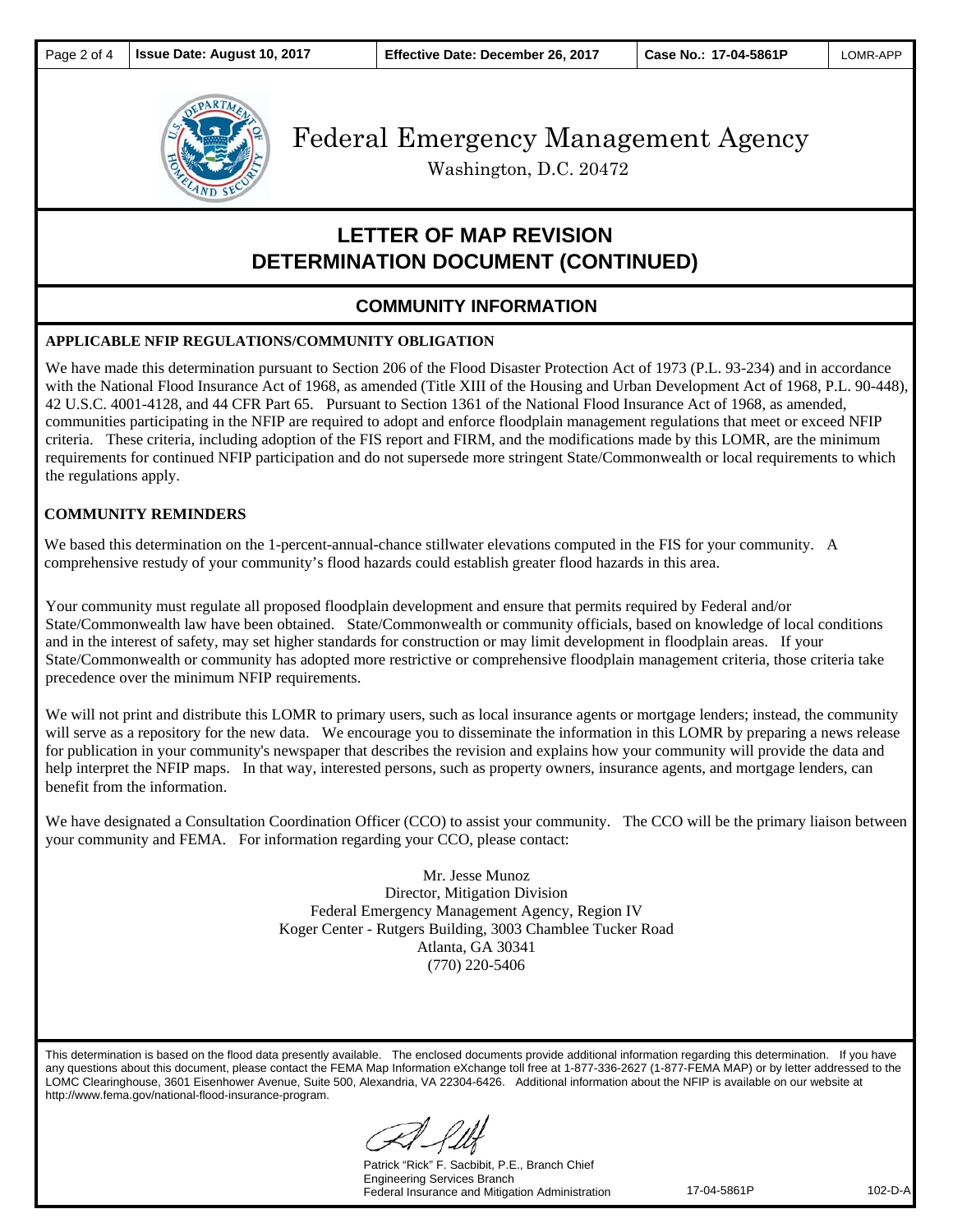

Washington, D.C. 20472

### **LETTER OF MAP REVISION DETERMINATION DOCUMENT (CONTINUED)**

#### **STATUS OF THE COMMUNITY NFIP MAPS**

We will not physically revise and republish the FIRM for your community to reflect the modifications made by this LOMR at this time. When changes to the previously cited FIRM panel warrant physical revision and republication in the future, we will incorporate the modifications made by this LOMR at that time.

This determination is based on the flood data presently available. The enclosed documents provide additional information regarding this determination. If you have any questions about this document, please contact the FEMA Map Information eXchange toll free at 1-877-336-2627 (1-877-FEMA MAP) or by letter addressed to the LOMC Clearinghouse, 3601 Eisenhower Avenue, Suite 500, Alexandria, VA 22304-6426. Additional information about the NFIP is available on our website at http://www.fema.gov/national-flood-insurance-program.

Patrick "Rick" F. Sacbibit, P.E., Branch Chief Engineering Services Branch Federal Insurance and Mitigation Administration

17-04-5861P 102-D-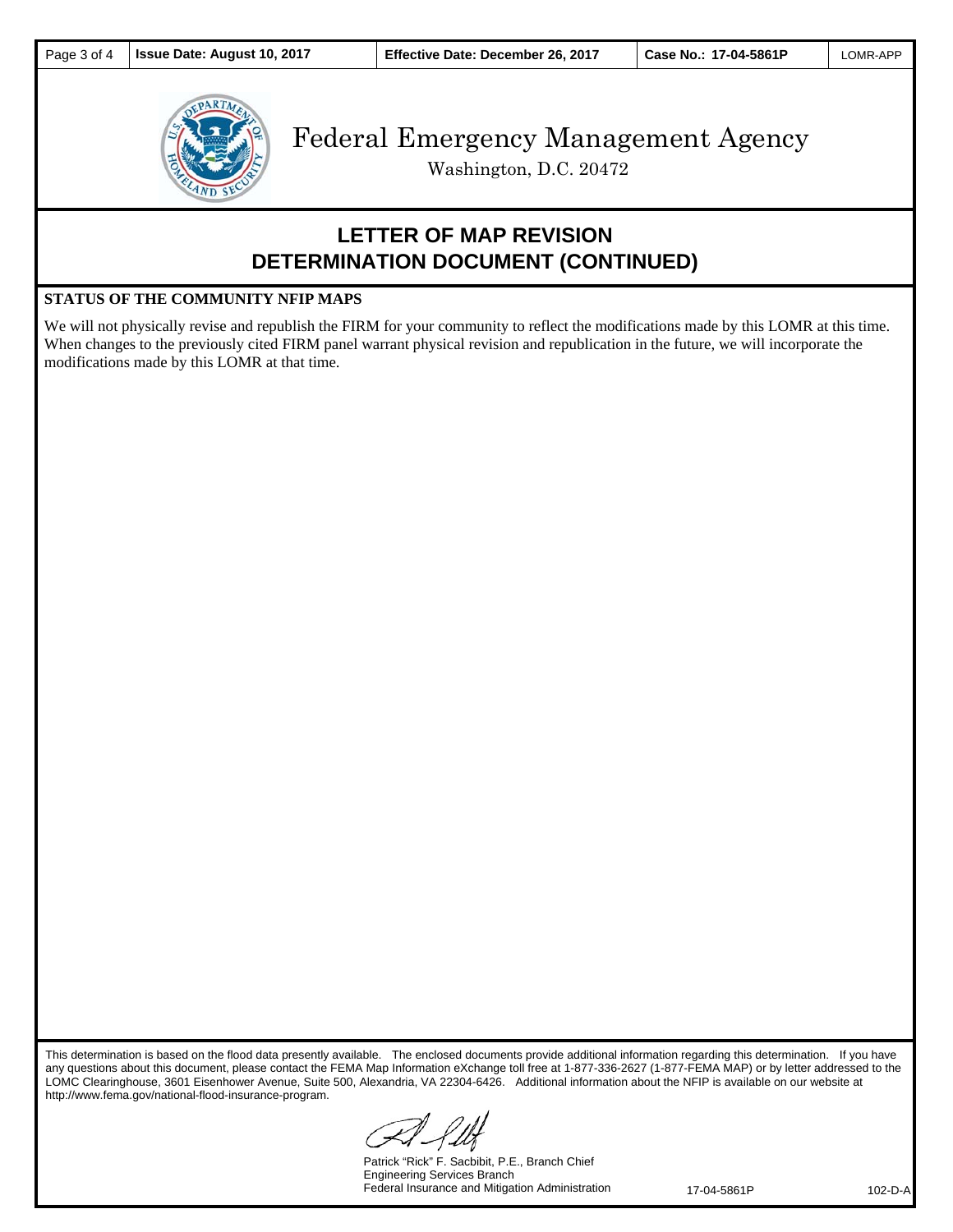

Washington, D.C. 20472

### **LETTER OF MAP REVISION DETERMINATION DOCUMENT (CONTINUED)**

### **PUBLIC NOTIFICATION OF REVISION**

A notice of changes will be published in the *Federal Register*. This information also will be published in your local newspaper on or about the dates listed below, and through FEMA's Flood Hazard Mapping website at https://www.floodmaps.fema.gov/fhm/bfe\_status/bfe\_main.asp

LOCAL NEWSPAPER Name: *Island Sand Paper* 

Dates: August 18, 2017 and August 25, 2017

Within 90 days of the second publication in the local newspaper, any interested party may request that we reconsider this determination. Any request for reconsideration must be based on scientific or technical data. Therefore, this letter will be effective only after the 90-day appeal period has elapsed and we have resolved any appeals that we receive during this appeal period. Until this LOMR is effective, the revised flood hazard determination presented in this LOMR may be changed.

This determination is based on the flood data presently available. The enclosed documents provide additional information regarding this determination. If you have any questions about this document, please contact the FEMA Map Information eXchange toll free at 1-877-336-2627 (1-877-FEMA MAP) or by letter addressed to the LOMC Clearinghouse, 3601 Eisenhower Avenue, Suite 500, Alexandria, VA 22304-6426. Additional information about the NFIP is available on our website at http://www.fema.gov/national-flood-insurance-program.

Patrick "Rick" F. Sacbibit, P.E., Branch Chief Engineering Services Branch Federal Insurance and Mitigation Administration

17-04-5861P 102-D-